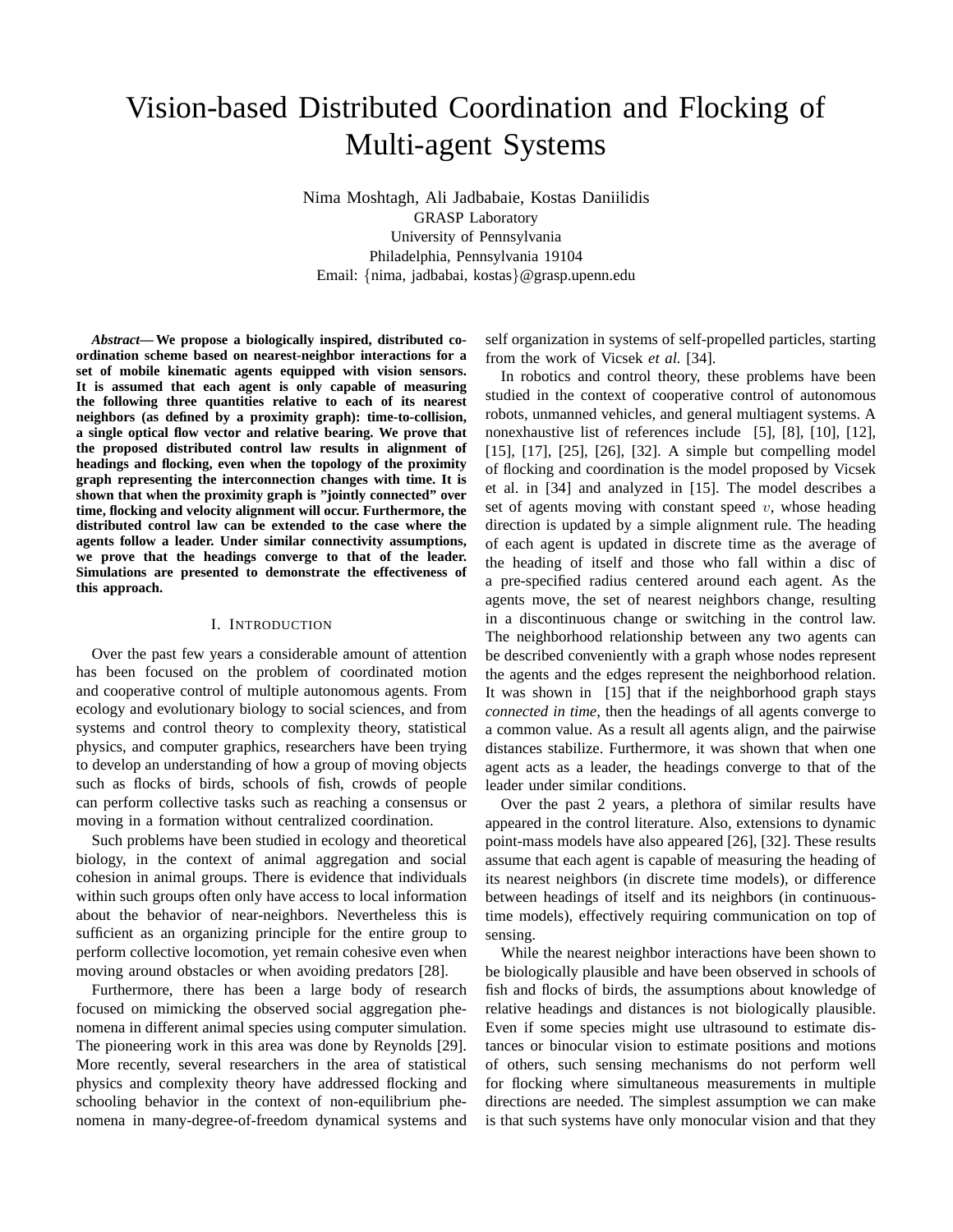have basic visual capabilities like the estimation of *optical flow* and *time to collision*. Experimental evidence suggest that several animal species, including pigeons, are capable of estimating time to collision [20], [36]. Computationally, time to collision can be estimated from the ratio of area change to area or from the divergence of the optical flow [4], [19]. Regarding optical flow, we refer the reader to the survey [3].

Many of the existing vision-based distributed control strategies assume that the robots are capable of communicating to their neighbors an estimation of their position [30], [38], [39] and are based on distributed computation [1]. Other cooperative systems are based on local computation work in the configuration space [11], [24]. From the vision point of view, our paper is mostly related to the formation control systems in [6], [7], [35]. However, these approaches assume that a specific vertical pose of an omnidirectional camera allows the computation of both bearing and distance, while we use only the optical flow (bearing derivative) and time-tocollision.

Our goal in this paper is to develop a provably correct coordination and flocking scheme that is also biologically plausible. We will show that coordination and flocking is possible based on measuring time-to-collision and optical flow, even if the neighborhood graph topology changes, so long as a weak notion of connectivity denoted as "connectivity in time" is preserved (same as in [15]). We will also show that the above problem is directly related to the Kuramoto model of coupled nonlinear oscillators, a famous problem in mathematical physics [16], [31].

#### II. GRAPH THEORY PRELIMINARIES

In this section we introduce some standard graph theoretic notation and terminology. For more information, the interested reader is referred to [13].

An (undirected) graph  $\mathbb G$  consists of a vertex set,  $\mathcal V$ , and an edge set  $\mathcal{E}$ , where an edge is an unordered pair of distinct vertices in G. If  $x, y \in V$ , and  $(x, y) \in \mathcal{E}$ , then x and y are said to be adjacent, or neighbors and we denote this by writing  $x \sim y$ . The number of neighbors of each vertex is its valence. A path of length r from vertex x to vertex y is a sequence of  $r + 1$  distinct vertices starting with x and ending with y such that consecutive vertices are adjacent. If there is a path between any two vertices of a graph G, then G is said to be connected. If there is such a path on a directed graph ignoring the direction of the edges, then the graph is weakly connected.

The adjacency matrix  $A(\mathbb{G}) = [a_{ij}]$  of an (undirected) graph G is a symmetric matrix with rows and columns indexed by the vertices of  $\mathbb{G}$ , such that  $a_{ij} = 1$  if vertex i and vertex j are neighbors and  $a_{ij} = 0$ , otherwise. The valence matrix  $D(\mathbb{G})$ of a graph G is a diagonal matrix with rows and columns indexed by  $V$ , in which the  $(i, i)$ -entry is the valence of vertex  $i$ . The (un)directed graph of a (symmetric) matrix is a graph whose adjacency matrix is constructed by replacing all nonzero entries of the matrix with 1.

The symmetric singular matrix defined as:

$$
L(\mathbb{G}) = D(\mathbb{G}) - A(\mathbb{G})
$$

is called the Laplacian of G. The Laplacian matrix captures many topological properties of the graph. The Laplacian  $L$  is a positive semidefinite M-matrix (a matrix whose off-diagonal entries are all nonpositive) and the algebraic multiplicity of its zero eigenvalue (i.e., the dimension of its kernel) is equal to the number of connected components in the graph. The ndimensional eigenvector associated with the zero eigenvalue is the vector of ones, 1.

Given an orientation of the edges of a graph, we can define the edge-vertex *incidence matrix* of the graph to be a matrix B with rows indexed by vertices and columns indexed by edges with entries of 1 representing the source of a directed edge and -1 representing a sink. The Laplacian matrix of a graph can be also represented in terms of its incidence matrix as  $L = BB<sup>T</sup>$  independent of the orientation of the edges.

## III. DISTRIBUTED COORDINATION AND FLOCKING WITH KINEMATIC MODELS

## *A. System Model*

Consider a group of  $N$  agents on a plane. Each agent is equipped with a vision sensor that is capable of sensing some information from its neighbors as defined by:

$$
\mathcal{N}_i \doteq \{j|i \sim j\} \subseteq \{1, \ldots, N\} \backslash \{i\}.
$$

The neighborhood set of agent i,  $\mathcal{N}_i$ , is a set of agents that can be "seen" by agent  $i$ . The exact definition of "sensing" will be discussed shortly. The characteristics of the vision sensor limits the size of the neighborhood. We therefore assume that there is a predetermined radius  $R$  which determines the neighborhood relationship. The location of agent  $i, (i =$  $1, \ldots, N$ ) in the world coordinates is given by  $(x_i, y_i)$  and it's velocity is  $v_i = (\dot{x}_i, \dot{y}_i)^T$ . The heading or orientation of agent i is  $\theta_i$  and is given by:

$$
\theta_i = \operatorname{atan2}(\dot{y}_i, \dot{x}_i).
$$

It is assumed that all agents move with constance speed  $v$ . We assume a unicycle kinematic model for each agent:

$$
\dot{x}_i = v \cos \theta_i \n\dot{y}_i = v \sin \theta_i \n\dot{\theta}_i = \omega_i \qquad i = 1, ..., N
$$
\n(1)

The goal is to design a control input  $\omega_i$  so that the group of mobile agents flock in the sense of following definition:

*Definition 3.1: (Flocking) A group of mobile agents is said to (asymptotically) flock, when all agents attain the same velocity vector and distances between the agents are stabilized.*

In order to make the model biologically plausible, we impose constraints on what each agent can measure. Let  $\beta_{ii}$ (bearing) be the relative angle between agents  $i$  and  $j$  as measured in the local coordinate of agent  $i$ . To formally define the sensing, we assume that each agent  $i$  can measure:

- $\beta_{ij}$  or the relative bearing in agent i's reference frame
- $\beta_{ij}$  or "optical flow": the rate of change of bearing
- $\tau_{ij}$  or "time-to-collision"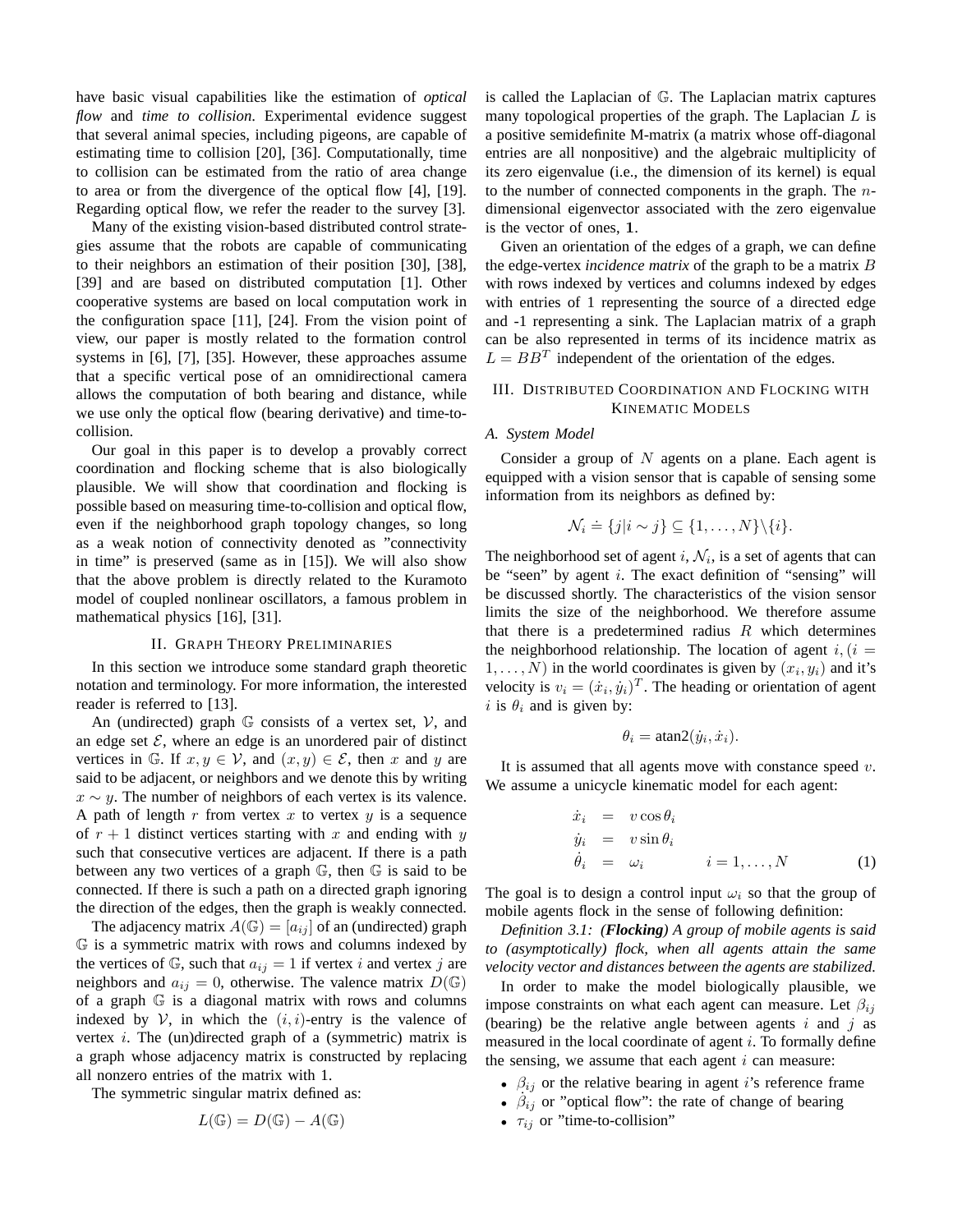

Fig. 1. Configuration of 2 agents.

for any agent j in the set of its neighbors  $\mathcal{N}_i$ . Note that measurement of time-to-collision  $\tau_{ij}$  is not equivalent to measurement of the relative distance between agents as is usually the case in visual motion problems. This is due to the fact that time-to-collision can only recover the distance up to an unknown factor which in our case is different for every agent. The reader should also note that only one optical flow vector per rigid body is observed. Thus, making it impossible to rely on structure from motion algorithms.

Simple calculation reveals that bearing and relative distance between agents  $i$  and  $j$  are given by (see Figure 1):

Distance: 
$$
l_{ij}^2 = (x_j - x_i)^2 + (y_j - y_i)^2
$$
 (2)  
Bearing:  $\beta_{ij} = \tan 2(y_j - y_i, x_j - x_i) - \theta_i + \frac{\pi}{2}$  (3)

It can be shown that the time-to-collision between agents  $i$  and  $j$  can be measured as the rate of growth of the image area [20], i.e. the relative change in the area  $A_{ij}$  of projection of agent  $j$  on the image plane of agent  $i$ . In other words

$$
\tau_{ij} = \frac{A_j}{\dot{A}_j} = \frac{l_{ij}}{\dot{l}_{ij}}.
$$

#### *B. The Distributed Control Law*

In order to have a successful distributed control law which results in heading alignment and flocking, we need to have a measure of misalignment appear as a term in the controller. One way for the control input of any agent  $i$  to be spatially distributed and result in alignment, is to have the form  $\dot{\theta}_i$  =  $-\sum_j w_{ij} (\theta_i - \theta_j)$ , where weights  $w_{ij}$  are positive when agent  $i$  is a neighbor of agent  $j$ , and zero otherwise. Such a distributed control law is effectively the negative of the weighted Laplacian of the proximity graph, and has been analyzed in [2], [15], [21], [22], [26]. However, as we said before, since there is no communication between nearest neighbors, the relative heading information is not available. It turns out however, that we do not need to have  $\theta_i - \theta_j$ explicitly in the controller. Instead, it suffices to have an odd function of  $\theta_i - \theta_j$ .

How can we generate a distributed control law based on measured quantities? A simple calculation indicates that when two agents are aligned, the resulting optical flow is zero. This suggests that perhaps the sum of optical flows between each agent and its neighbors is a plausible choice. Unfortunately, having the sum of optical flows between each node and its nearest neighbors equal to zero is necessary for alignment, but is not sufficient. This is where the knowledge of time to collision becomes useful.

Consider any pair of agents  $i$  and any of its neighbors  $j$ . By differentiating (2) we get

$$
\frac{1}{\tau_{ij}} = \frac{\dot{l}_{ij}}{l_{ij}} = \frac{2v}{l_{ij}} \sin(\frac{\theta_i - \theta_j}{2}) \cos(\beta_{ij} + \frac{\theta_i - \theta_j}{2}) \tag{4}
$$

and by differentiating (3) we obtain

$$
\dot{\beta}_{ij} + \omega_i = -\frac{2v}{l_{ij}} \sin(\frac{\theta_i - \theta_j}{2}) \sin(\beta_{ij} + \frac{\theta_i - \theta_j}{2}) \quad (5)
$$

A straightforward computation, using trigonometry identities, shows that the following relation between (4) and (5) holds:

$$
\frac{1}{\tau_{ij}}\cos\beta_{ij} - (\omega_i + \dot{\beta}_{ij})\sin\beta_{ij} = \frac{v}{l_{ij}}\sin(\theta_i - \theta_j). \tag{6}
$$

This provides us with an odd function of  $\theta_i - \theta_j$ . Since this equation holds for any agent i and any of its neighbors  $j \in \mathcal{N}_i$ , we can sum (6) over all its neighbors to get

$$
\sum_{j \in \mathcal{N}_i} \frac{1}{\tau_{ij}} \cos \beta_{ij} - \sum_{j \in \mathcal{N}_i} (\omega_i + \dot{\beta}_{ij}) \sin \beta_{ij} = \sum_{j \in \mathcal{N}_i} \frac{v}{l_{ij}} \sin(\theta_i - \theta_j).
$$
\n(7)

We will show in section IV that a control law of the form

$$
\omega_i = -\sum_{j \in \mathcal{N}_i} \frac{v}{l_{ij}} \sin(\theta_i - \theta_j)
$$
 (8)

will result in flocking according to definition 3.1. Equation (7) reveals that the above control law can be exactly computed using the measured quantities from nearest neighbors. By plugging (8) in (7), we get:

$$
\omega_i = \frac{1}{1 - \sum_{j \in \mathcal{N}_i} \sin \beta_{ij}} \sum_{j \in \mathcal{N}_i} \left( \dot{\beta}_{ij} \sin \beta_{ij} - \frac{1}{\tau_{ij}} \cos \beta_{ij} \right).
$$
\n(9)

In the next section, we will show that the above distributed control strategy will result in flocking even when the set of nearest neighbors change in time.

#### IV. STABILITY ANALYSIS

We now prove that the above chosen control law results in flocking of all agents first when the proximity graph is fixed and connected, and then when the graph changes with time but a weaker notion of connectivity is preserved. Note that the heading equation is now exactly the well-known Kuramoto model of coupled nonlinear oscillators, which has been studied extensively in the mathematical physics literature [31], and its stability properties was analyzed recently in [16], [22], [26]. The particular case of all-to-all connected graphs was also analyzed in [18].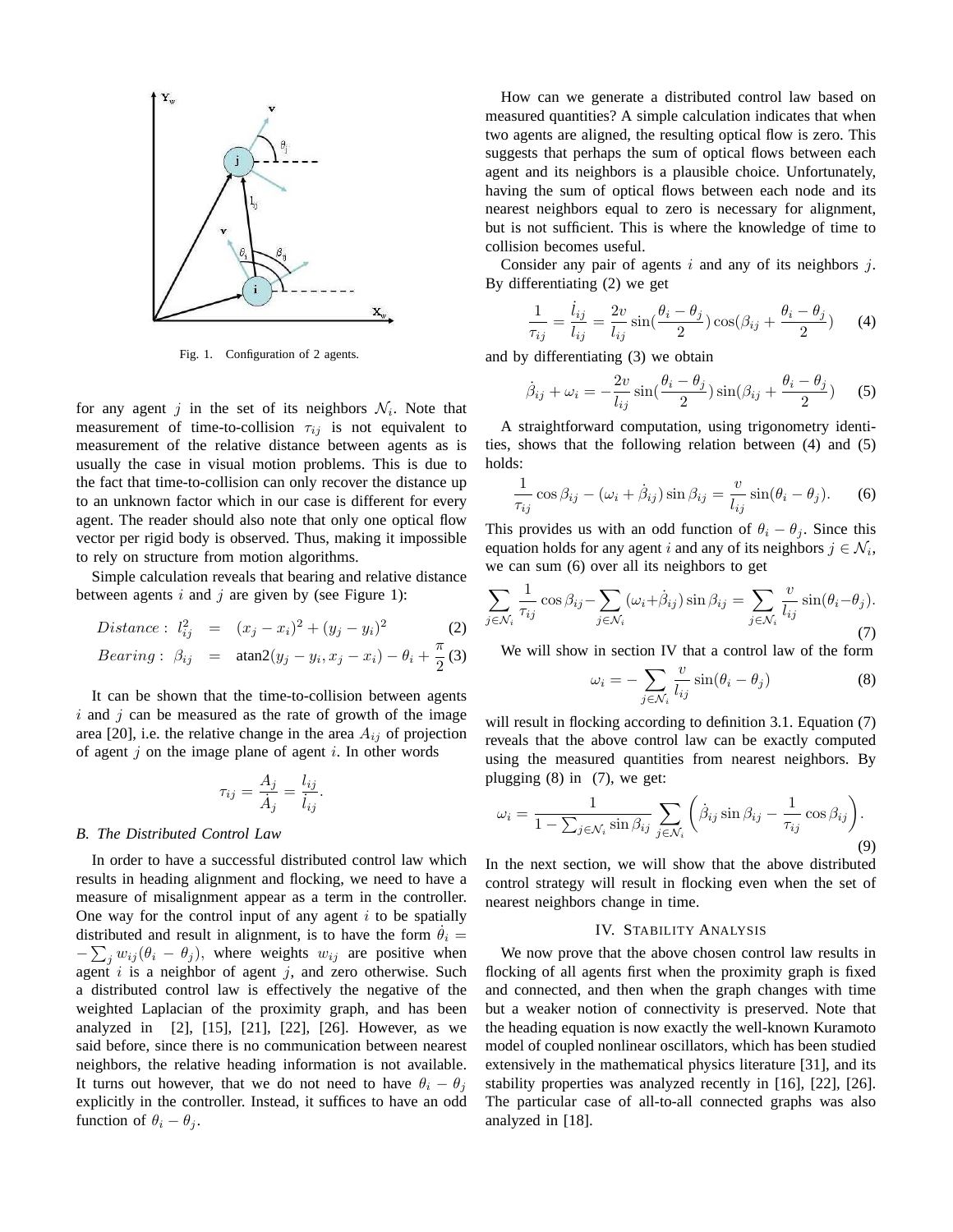#### *A. Fixed Graphs*

We first consider the case where the neighboring relations among agents are represented by a fixed, weighted graph.

*Definition 4.1:* The neighboring graph  $\mathbb{G} = \{V, \mathcal{E}, W\}$  is a weighted graph consisting of:

- a set of vertices  $V$  indexed by the set of mobile agents;
- a set of pairs  $\mathcal{E} = \{e_{ij} = (\nu_i, \nu_j) \mid \nu_i, \nu_j \in \mathcal{V}$ , and i neighbor of  $j$  };

• a set of positive edge weights  $w_{ij}$ , for each edge  $e_{ij}$ .

Assume an arbitrary orientation for the edges of G. Consider the  $N \times e$  incidence matrix B of this oriented graph, G with  $N$  vertices and  $e$  edges. Then, we can write (8) as:

$$
\dot{\theta} = \omega = -BW\sin(B^T\theta) \tag{10}
$$

where  $\theta = [\theta_1, \dots, \theta_N]^T$ , and W is the diagonal matrix whose entries are the edge weights for G. The equation (10) can be written in a more compact form as:

$$
\dot{\theta} = \omega = -BWB^T\theta,\tag{11}
$$

where  $W = \text{diag}\left\{\frac{v}{l_{ij}}\text{sinc}(\theta_i - \theta_j) \mid (i, j) \in \mathcal{E}\right\}.$ 

The quantities v and  $l_{ij}$  are positive and sinc( $\Delta\theta$ ) =  $\sin(\Delta\theta)$  $\frac{\partial (\Delta \theta)}{\partial \theta}$  is positive when the heading vector  $\theta$  is in the cube  $(-\pi/2, \pi/2)^N$ . Therefore W is a valid weight matrix. Now consider the quadratic Lyapunov function  $U = \frac{1}{2} \theta^T \theta$ . Then,

$$
\dot{U}=\theta^T\dot{\theta}=-\theta^T B W B^T \theta=-\theta^T L_w \theta\leq 0
$$

where  $L_w = BWB^T$  is the Laplacian of the graph G. Because  $U$  is a non-increasing function along the trajectories of the system ( $U > 0$  and  $\dot{U} \le 0$ ), the set

$$
\Omega_c = \{ \theta_i, \ i = 1, \dots, N \mid U \le c \}
$$

is positively invariant for the largest value of  $c$  such that  $\Omega_c \subseteq (-\pi/2, \pi/2)^N$ . It is also compact (closed and bounded) because  $\theta$ 's are bounded and vary continuously. Hence, according to *LaSalle's invariance principle* any solution starting in  $\Omega_c$  converges to the largest invariant set,  $S_\theta$ , contained in

$$
E = \{ \theta_i, \ i = 1, \dots, N \mid \dot{U} = 0 \}
$$

as  $t \to \infty$ . This largest invariant set,  $S_{\theta}$ , is a set of states that are solutions of  $L_w \theta = 0$ . Therefore, vector  $\theta$  is in the null space of the weighted Laplacian.

If graph  $\mathbb G$  is connected, null space of  $L_w$  is the span of the vector  $\mathbf{1} = [1, \dots, 1]^T$ . Thus,

$$
S_{\theta} = \{(\theta_1, \dots, \theta_N) \mid \theta_1 = \dots = \theta_N = \bar{\theta}\} \qquad (12)
$$

which suggests that all agents reach the same heading as  $t \rightarrow$ ∞.

Now we can show that eventually the relative distances between agents stabilizes. In order to have  $l_{ij}$  equal to a constant, we just need to show that  $\lim_{t\to\infty} i_{ij} = 0$ . From (4) we can show that:

$$
\lim_{t \to \infty} \dot{l}_{ij} = \lim_{t \to \infty} 2v \sin(\frac{\theta_i - \theta_j}{2}) \cos(\frac{\theta_i - \theta_j}{2} + \beta_{ij})
$$

From (12) and the fact that  $sin(\cdot)$  is a bounded function we get:  $\lim_{\theta_i, \theta_j \to \bar{\theta}} l_{ij} = 0$ . Thus, the inter-agent distances stabilizes eventually and the group of mobile agents reaches a formation. We have therefore proven the following theorem:

*Theorem 4.2: Consider a set of kinematic mobile agents described by (1). Assume that each agent* i *is capable of measuring the bearing angle*  $\beta_{ij}$ , the optical flow  $\beta_{ij}$ , as *well as the time-to-collision*  $\tau_{ij}$ *. If the graph* G *representing the neighborhood relationship is fixed and connected, then (9) will result in flocking and the consensus state is locally asymptotically stable, i.e., all headings will eventually align and all pair-wise distances will stabilize.*

Note that for all initial conditions that the connectivity condition holds the result is valid.

#### *B. Switching Graphs*

In practice, the motion of individual agents will result in change in topology. This change in topology could be taken into account by using smooth "bump functions" [26], or by resorting to nonsmooth analysis [32]. To avoid complications that occur because of discontinuous change in the set of nearest neighbors, we will assume that there is always a minimum time, called a *dwell time* over which the graph does not change. This simplifying assumption will avoid infinite switches over a finite period of time, and can be relaxed by using nonsmooth analysis [9]. What this means in the present context is that each agent is constrained to change its control law only at discrete time instances. Each agent  $i$  would use a control law similar to (8) (which is now hybrid, since the set of neighbors  $\mathcal{N}_i$  changes discontinuously). By assuming a minimum dwell time, the controller would be of the form:

$$
\omega_i(t) = -\sum_{j \in \mathcal{N}_i(t_{ik})} \frac{v}{l_{ij}(t)} \sin(\theta_i(t) - \theta_j(t))
$$

$$
t \in [t_{ik}, t_{ik} + \mu_i)
$$

where  $\mu_i$  is a pre-specified positive number called a *dwell time* and  $\{t_0, t_1, \dots\}$  is an infinite time sequence such that  $t_{i(k+1)} - t_{ik} = \mu_i, \quad k \geq 0$ . In the sequel we will analyze controls of this form subject to two simplifying assumptions. First we will assume that all  $N$  agents use the same dwell time which we henceforth denote by  $\mu_D$ . Second we assume the agents are synchronized in the sense that  $t_{ik} = t_{jk}$  for all  $i, j \in \{1, 2, ..., N\}$  and all  $k \ge 0$ .

*Definition 4.3: A collection of graphs*  $\{\mathbb{G}_{p_1}, \mathbb{G}_{p_2}, \ldots, \mathbb{G}_{p_m}\},$  each with vertex set  $\mathcal V$  is called jointly *connected, if the graph* G *with vertex set* V *and edge set equaling the union of the edge sets of all of the graphs in the collection is connected.*

It is natural to say that the  $N$  agents under consideration are *linked together* across a time interval  $[t, \tau]$  if the collection of graphs  $\{\mathbb{G}_{\sigma(t)}, \mathbb{G}_{\sigma(t+1)}, \ldots, \mathbb{G}_{\sigma(\tau)}\}$  encountered along the interval, is jointly connected. In [15] it was shown that the proposed nearest neighbor law results in heading alignment and flocking if there is an infinite sequence of non-consecutive, bounded, non-overlapping time intervals over which the agents are linked together.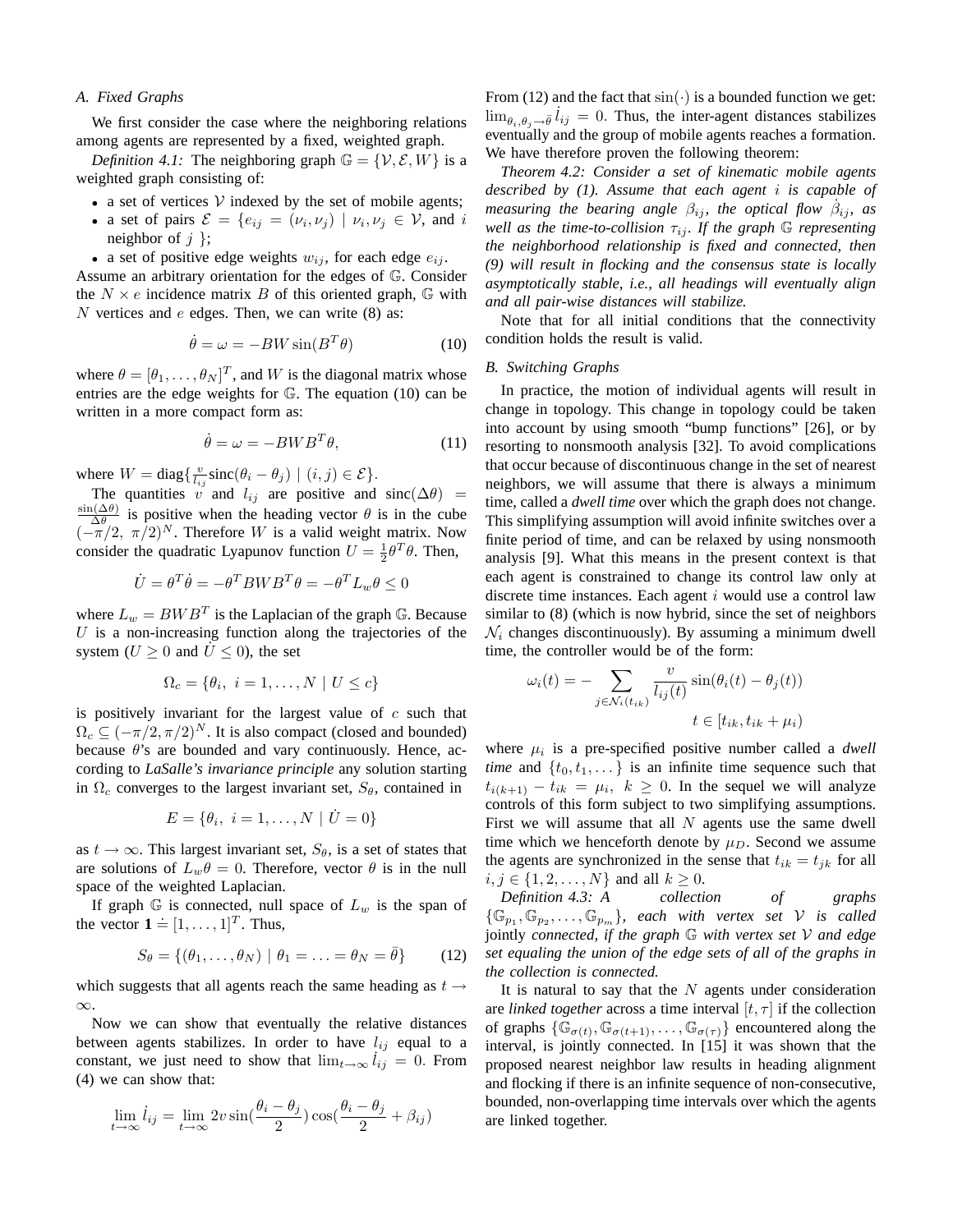This result was further extended in [21], [22] to the case where the agents are linked together over infinite time intervals. This means that for any time  $t_0$ , the collection of graphs over  $[t_0, \infty)$  has to be jointly connected. If the uniformity requirement is removed, only asymptotic convergence of all headings is achieved, as opposed to exponential convergence. It turns out that the existence of uniformly bounded time intervals is necessary for exponential alignment of *all headings*.

In trying to extend the previous theorem to graphs with the above mentioned switching regime, we need the following lemma, which was proven in [15].

Lemma 4.4: If  $\{\mathbb{G}_{p_1}, \mathbb{G}_{p_2}, \ldots, \mathbb{G}_{p_m}\}$  is a jointly connected *collection of graphs with Laplacians*

$$
L_{p_1}, L_{p_2}, \dots, L_{p_m}, \text{ then}
$$
  

$$
\bigcap_{i=1}^m \text{kernel } L_{p_i} = \text{span } \{1\}. \tag{13}
$$

The above lemma states that the intersection of the null space of the Laplacian of a set of jointly connected graphs is only the vector of ones. In other words, even though the graphs might be disconnected, and as a result their Laplacian have a larger kernel, the intersection is only the vector of ones. We can now state the following theorem:

*Theorem 4.5: Let the initial heading vector*  $\theta_0$  *be fixed and let*  $\sigma$  :  $\{0, 1, 2, \ldots\}$   $\rightarrow$  *P be a switching signal mapping the integers to a finite set of indices corresponding to all graphs over* N *vertices for which there exists an infinite sequence of contiguous, non-empty, bounded, time-intervals*  $[t_i, t_{i+1})$ ,  $i \geq 0$ *, starting at*  $t_0 = 0$ *, with the property that across each such interval, the* N*-agent group is linked together. Then*

$$
\lim_{t \to \infty} \theta(t) = \theta_{ss} \mathbf{1}
$$
\n(14)

*for some value*  $\theta_{ss}$ *, i.e., all agents will asymptotically flock.* 

*Proof:* We use the same Lyapunov function  $U := \frac{1}{2} \theta^T \theta$ as before. Using the same notation, we now have

$$
\dot{U} = \theta^T \dot{\theta} = -\theta^T B_{\sigma(t)} W_{\sigma(t)}(\theta) B_{\sigma(t)}^T \theta = -\theta^T L_{w_{\sigma}} \theta \le 0
$$

where  $\sigma$  is the switching signal, and for each  $p \in \mathcal{P}$ ,  $L_{w_p}$  is the weighted Laplacian matrix of the corresponding graph. Again, we note that since the headings are in the cube  $(-\pi/2, \pi/2)^N$ , the weights are positive, and  $L_{w_{\sigma}}$  is a positive semidefinite matrix. By LaSalle's invariance principle, over the compact set  $\Omega_c = \{ \theta \mid U \leq c \}$  (for the largest value of c such that  $\Omega_c \subseteq (\pi/2, \pi/2)^N$ , the trajectories converge to the largest invariant set in the set  $\dot{U} = 0$ . Because  $\sigma(\cdot)$  is such that there is an infinite sequence of jointly connected collection of graphs, and because of the previous lemma, the largest invariant set over the set  $U = 0$  is only the span of vector 1. Therefore, in the region  $(-\pi/2, \pi/2)^N$  there is an exponential decrease in the value of the Lyapunov function for the component of the heading along  $1^{\perp}$ .

In other words, we can decompose the vector  $\theta$  as the direct sum of two components along 1 and its orthogonal complement in the subspace  $1^{\perp}$ . Since there is no other direction in the set  $\dot{U} = 0$ , the component of  $\theta$  along  $1^{\perp}$ 

decays to zero exponentially fast and therefore all agents align. Once the agents' headings are aligned, the velocity vectors become the same, and as before,  $\hat{l}_{ij}$  goes to zero and all pairwise distances stabilize to a constant value.

*Remark 4.6:* It is shown in [27] that if the measurements of the headings from neighboring agents is delayed by  $t_i$ , then linear stability still holds.

#### V. LEADER FOLLOWING

In many flocking instances observed in the nature, such as flocking of birds, one of the flock-mates acts as the leader of the group and others follow the leader while staying in a formation. Similarly, here we consider the case that one additional agent, labeled 0, acts as the group's leader. Agent 0 moves with the constant velocity  $v$  (same as others) and a fixed heading  $\theta_0$ . Other agents in the group may or may not have the leader as a neighbor. Here we find a control law that results in a stable formation of the group while following the leader, so that in the end all agents reach the desired heading  $\theta_0$ .

Consider the input of each agent in the leaderless case that is given by (8). We can separate the leader from other agents and write:

$$
\dot{\theta}_i = -\sum_{j \in \mathcal{N}_i} \frac{v}{l_{ij}} \sin(\theta_i - \theta_j) - c_i \frac{v}{l_{i0}} \sin(\theta_i - \theta_0), \quad (15)
$$

where  $c_i = 1$  if agent i and the leader are neighbors and  $c_i = 0$ otherwise.

To show that all the headings become equal to  $\theta_0$ , we consider the error term  $e_i = \theta_i - \theta_0$ . Since  $\dot{e}_i = \dot{\theta}_i$ , we can write (15) as follows:

$$
\dot{e}_i = -\sum_{j \in \mathcal{N}_i} \frac{v}{l_{ij}} \sin(e_i - e_j) - c_i \frac{v}{l_{i0}} \sin e_i.
$$

Similar to calculations of section IV, the error dynamics becomes:

$$
\dot{e} = -BWB^{T}e - W_{l}e
$$
  
= -(L<sub>w</sub> + W<sub>l</sub>)e  
= -H<sub>l</sub>e (16)

where  $W = \text{diag}\left\{\frac{v}{l_{ij}}\text{sinc}(\theta_i - \theta_j) \mid (i,j) \in \mathcal{E}\right\}$  and  $W_l =$  $diag\{c_i \frac{v}{l_{i0}} \operatorname{sinc}(\theta_i - \theta_0) \mid (i,0) \in \mathcal{E}\}\.$  Both W and  $W_l$  are weight matrices with positive entries, because  $sinc(\theta_i - \theta_0)$  is positive for  $\theta_i \in (-\pi/2, \pi/2)$ , and  $v, l_{ij}$  and  $c_i$  are all positive coefficients.

In order to show that the error is asymptotically stable, consider the Lyapunov function  $U = \frac{1}{2}e^{T}e$ .

The derivative of this along the trajectory of the error system can be written as  $\dot{U} = -e^T \dot{H}_l e$ , where  $\dot{H}_l = (L_w + W_l)$ .

Next, we will prove that  $H_l$  is positive definite, and the error will asymptotically decay to zero. Note that both  $L_w$  and  $W_l$ are positive semi-definite matrices and so is  $H_l$ . We need to show that  $H_l$  is indeed positive definite. To do this, we make the following observations:

 $\bullet$   $H_l$  is an irreducible matrix (because if we replace nonzero elements of  $L_w$  with 1 we obtain the adjacency matrix of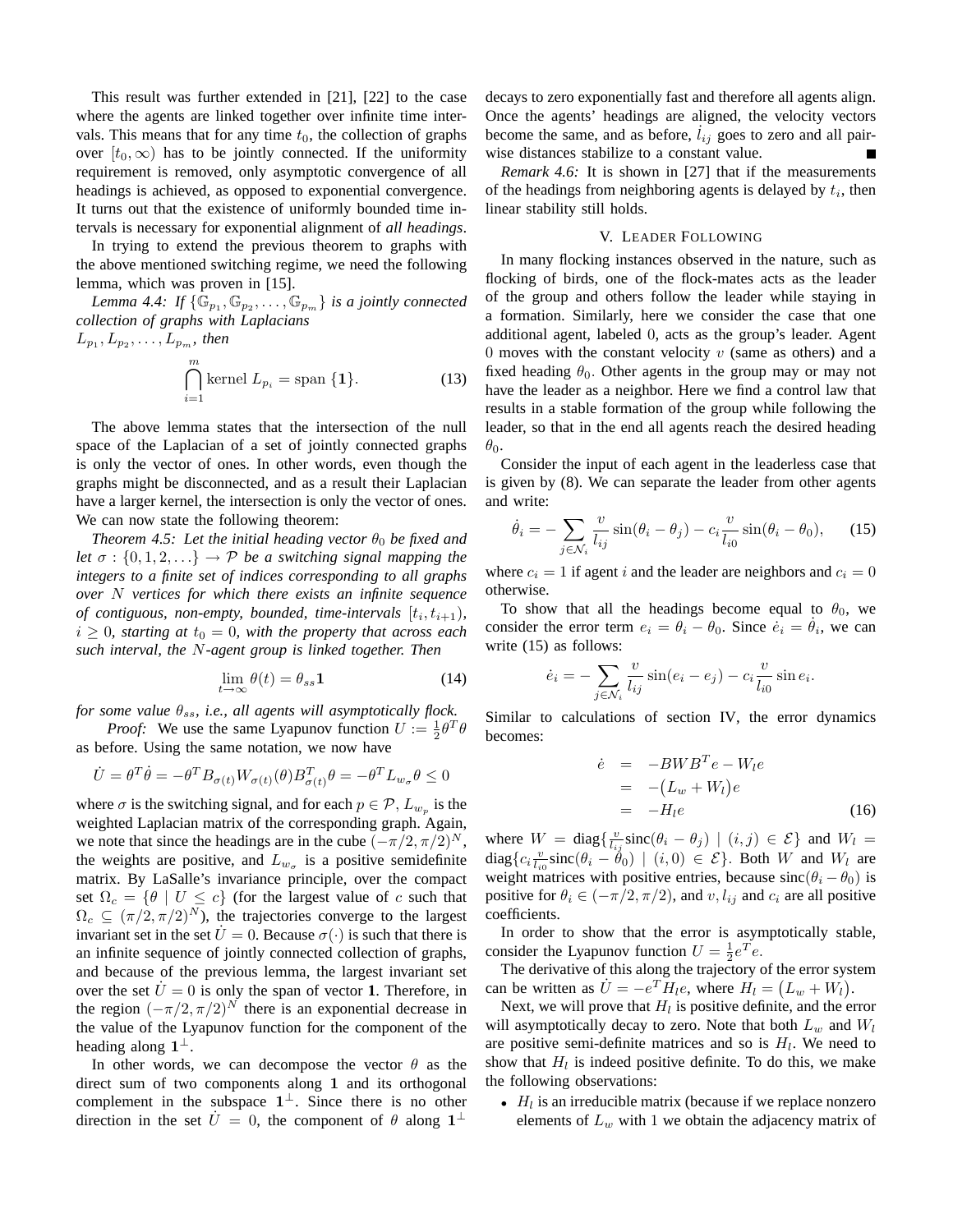

Fig. 2. The sphere and its tangent plane.

the neighboring graph that is strictly connected. Adding the diagonal matrix  $W_l$  doesn't change the neighboring graph, thus  $H_l$  is irreducible);

- $L_w$  is diagonally dominant;
- For at least one of the rows of  $H_l$  the diagonal entry is strictly greater than the sum of off-diagonal entries (because  $W_l$  ia a diagonal matrix with nonnegative entries).

According to *Taussky theorem* [14]  $H_l$  is an *irreducibly diagonally dominant* matrix and is invertible (hence, no zero eigenvalues). Thus,  $H_l$  is a positive definite matrix.

As a result,  $U < 0$  and the error vector asymptotically decays to zero; consequently  $\theta_i = \theta_0$  for every  $i = 1, ..., N$ , as  $t \rightarrow \infty$ . In the case of changing topology, given that conditions of Theorem 4.5 hold, and by using Lemma 4.4 we can show that leader following is achieved (the analysis is dropped due to lack of space).

### VI. EXTENSIONS TO FLOCKING IN 3 DIMENSIONS

Consider a group of  $N$  agents in the 3 dimensional space. Our goal in this section is to extend the flocking results we obtained for planar motion in section IV to flocking in three dimensions. Similar assumptions on the local interactions among agents hold. Without loss of generality, it is assumed that all agents move with a constant speed 1. The velocity of agent  $i$  in 3 dimensions is given by:

$$
v_i = \begin{pmatrix} \cos \theta_i \sin \phi_i \\ \sin \theta_i \sin \phi_i \\ \cos \phi_i \end{pmatrix}
$$
 (17)

where  $\phi_i$  and  $\theta_i$  are the attitude and heading angles of agent  $i$ . The dynamics equation of agent  $i$  then becomes

$$
\dot{v}_i = U_{i\theta} X_{i\theta} + U_{i\phi} X_{i\phi} \tag{18}
$$

where the *orthonormal* vectors  $X_{i\theta}$  and  $X_{i\phi}$  are

$$
X_{i\theta} = \begin{pmatrix} -\sin \theta_i \\ \cos \theta_i \\ 0 \end{pmatrix}, X_{i\phi} = \begin{pmatrix} \cos \theta_i \cos \phi_i \\ \sin \theta_i \cos \phi_i \\ -\sin \phi_i \end{pmatrix}
$$

and  $U_{i\theta}$  and  $U_{i\phi}$  are the control inputs for agent i. Figure 2 shows the tangent space containing the vectors  $X_{i\theta}$ ,  $X_{i\phi}$  and the geodesic direction  $Y_{ij}$ .



Fig. 3. The polar angle  $\beta_{ij}$  and the azimuth  $\psi_{ij}$  for two agents in 3D.

The notion of a geodesic control law was first introduced in [23], and the inputs

$$
U_{\theta_i} = -\sum_{j \in \mathcal{N}_i} \sin \phi_j \sin(\theta_i - \theta_j)
$$
 (19)

$$
U_{\phi_i} = -\sum_{j \in \mathcal{N}_i} \sin \phi_i \cos \phi_j - \sin \phi_j \cos \phi_i \cos(\theta_i - \theta_j)
$$
 (20)

were derived for the alignment of the velocity vectors of a group of kinematics agent. We state the following theorem without proof and refer the reader to [23] for more details.

*Theorem 6.1: Consider the system of* N *agents with dynamics given by (18). If the proximity graph of the agents is fixed and connected, then the control laws (19) and (20) result in flocking (at least locally) in the sense of definition (3.1), i.e., the consensus state is locally asymptotically stable.*

We now use the geodesic control laws to design control inputs that are only functions of the measurable quantities of bearing, optical flow and time-to-collision. Note that in 3D the bearing is expressed by two projection angles  $\beta_{ij}$ ,  $\psi_{ij}$  (Figure 3), and consequently the optical flow of a neighboring agent is represented by  $\beta_{ij}$ ,  $\psi_{ij}$ , which are the speeds of projections.

Let  $l_{ij}$  denote the distance between two agents i and j. Then  $Q_{ij} = l_{ij} q_{ij}$  is a vector in  $\mathbb{R}^3$  connecting i to j, and 

$$
Q_{ij} = \begin{bmatrix} l_{ij} \sin \psi_{ij} \cos \beta_{ij} \\ l_{ij} \sin \psi_{ij} \sin \beta_{ij} \\ l_{ij} \cos \psi_{ij} \end{bmatrix} . \tag{21}
$$

The optical flow equation for agent  $i$  is now given by

$$
\sum_{j \in \mathcal{N}_i} \dot{Q}_{ij} = -\sum_{j \in \mathcal{N}_i} \omega_i \times Q_{ij} + \sum_{j \in \mathcal{N}_i} (v_j - v_i) \tag{22}
$$

where  $\omega_i \in \mathbb{R}^3$  is the angular velocity vector of agent *i*.  $v_i$  and  $v_i$  are the velocity vectors of agents i and j given in the body frame of agent  $i$ . The summation is over the set of neighbors  $\mathcal{N}_i$  of agent *i*.

The angular velocity  $\omega_i$  in terms of the desired inputs (19) and (20) becomes  $\overline{a}$  $\overline{a}$ 

$$
\omega_i = \sum_{j \in \mathcal{N}_i} v_i \times v_j = \begin{bmatrix} -U_i \theta \\ U_{i\phi} \\ 0 \end{bmatrix} . \tag{23}
$$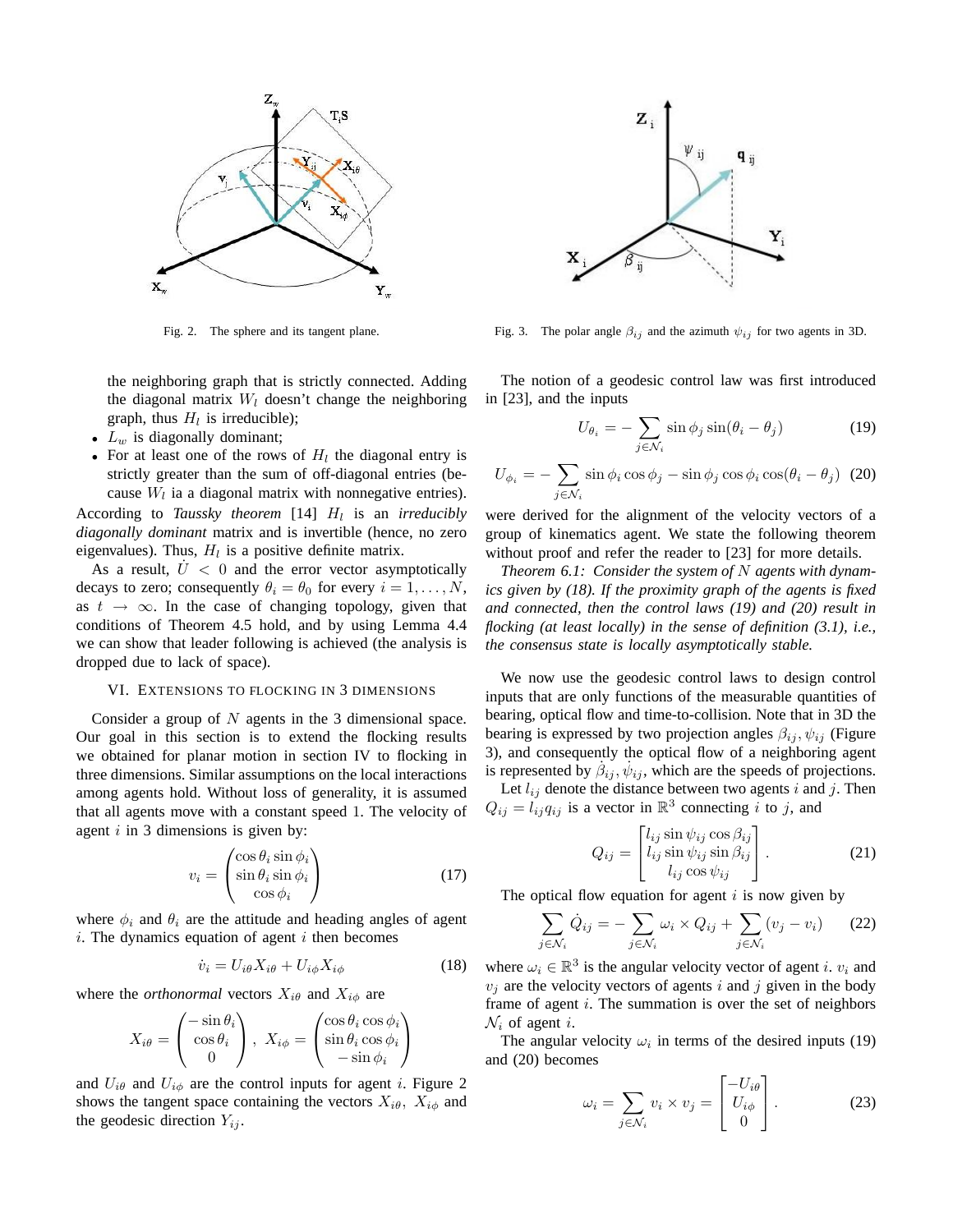

Fig. 4. At  $T = 0$  (sec) agents form a connected graph.

After plugging in (21) and (23) in the optical flow equation (22), we can solve for the control input  $U_{i\theta}$  and  $U_{i\phi}$  in terms of the measured quantities  $\beta_{ij}, \psi_{ij}, \dot{\beta}_{ij}, \dot{\psi}_{ij}$  and  $\tau_{ij}$ . It is shown in the next section that the geodesic control laws can result in the alignment of the velocities vectors of a multi-agent system.

#### VII. SIMULATIONS

In this section we numerically show that the distributed control law (9) can force a group of agents to flock according to definition (3.1). In our simulations the group consists of 10 agents with dynamics described by (1). The initial position and heading of all agents are generated randomly within a pre-specified area. The initial location of agents are shown by  $(\diamond)$ , and the final location by  $(*)$ . The neighboring radius is chosen large enough so that agents form a connected graph.

The initial states of 10 agents are shown in Figure 4. Figure 5 shows that agents *smoothly* adjust their headings and after a reasonable amount of time they converge to a formation, and their relative distances stabilizes.

The effect of a leader in the group is shown in Figures 6 and 7. In the simulations, one of the agents is randomly chosen to be the leader of the group, and its heading is constant. Without knowing which one of them is the leader, all other agent adjust their headings to follow him so that the formation remains stable. Even if the leader's motion has dynamics, agents in the group will follow him, as it is shown in Figure 7.

Figure 8 shows how the geodesic control laws (19) and (20) result in flocking of agents in three dimensions.

## VIII. CONCLUSIONS AND FUTURE WORK

We provided a coordination scheme which resulted in flocking of a collection of kinematic agents. The control law was based on nearest neighbor sensing, without the need for explicit communication between agents. The coordination scheme was based on measurement of relative bearing, optical flow and time-to-collision between each agent and its nearest neighbors. It was shown that it possible to develop a distributed control law similar to that of the Kuramoto model of coupled nonlinear oscillators [16].



Fig. 5. At  $T = 100$  (sec) group reaches a stable formation - (Leaderless case)



Fig. 6. All agents are forced to follow the leader.

It was shown that flocking is possible despite possible changes in the topology of the proximity graph representing the neighborhood relationship. Furthermore, we showed that similar results extend to leader-follower formations. A generalization of the current analysis would be to develop results similar to [32], [33] for dynamic models, by using artificial potential functions similar to [10] while avoiding explicit use of relative headings.

An important question that we need to answer is how to enforce the connectivity condition of the proximity graph. This idea is known as topology control in the mathematics and networking community. A starting point could be to follow the work of [37] as a primary result in topology control for planar graphs.

#### **REFERENCES**

- [1] M. Batalin, G.S. Sukhatme, and M. Hattig. Mobile robot navigation using a sensor network. In *IEEE International Conference on Robotics and Automation*, pages 636–642, 2004.
- [2] R. W. Beard and V. Stepanyan. Synchronization of information in distributed multiple vehicle coordinated control. In *Proceedings of IEEE Conference on Decision and Control*, December 2003.
- [3] S.S. Beauchemin and J.L. Barron. The computation of optical flow. *ACM Computing Surveys*, 27:433–467, 1995.
- [4] R. Cipolla and A. Blake. Surface orientation and time to contact from image divergence and deformation. In *Proc. Second European Conference on Computer Vision*, pages 187–202, 1992.